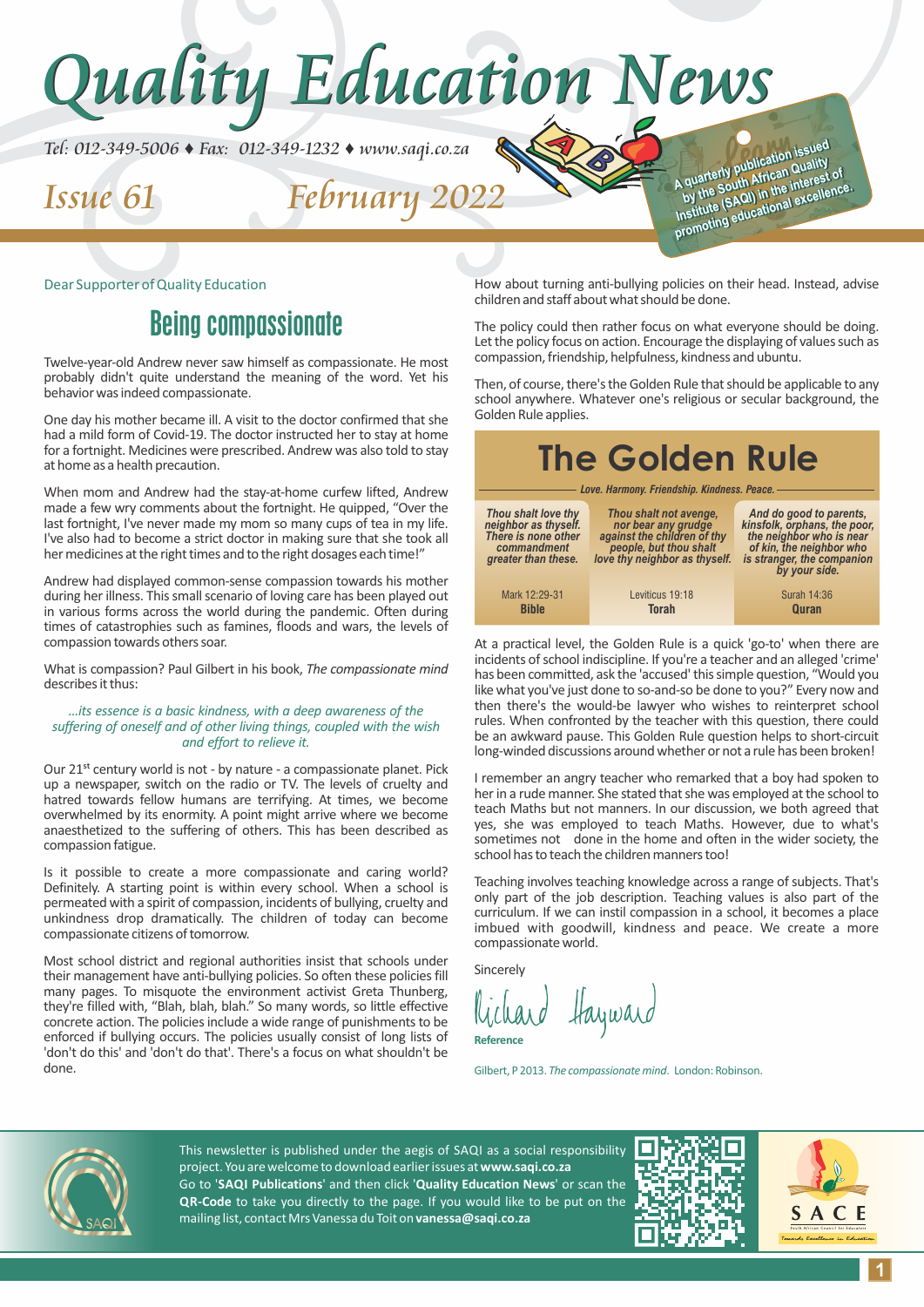# How can we teach compassion?



Compassion is a value that can be nurtured in a school. However, it's unlikely to be a daily, frequent occurrence if there's no focussed encouragement and guidance. Yes, there will be moments of spontaneous compassion. That's not enough. Ideally, there is a deliberate effort to ensure that compassion is a basic 'the way we do things here' philosophy of the school.

Six suggestions that help towards permeating compassion across the entire school are:

#### **1 Understand what the word 'compassion' entails**

The word 'compassion' isn't a familiar word to many children. It's seldom used in the media and our consumer society. So, while encouraging a child to practise compassion, it helps to clearly understand what it entails.

To help, certain related words could be discussed at age-appropriate levels. Such words could include condolence, empathy, generosity, kindness, mercy and understanding. Class discussion could include sharing those times where the children have personally seen or displayed those values. Like Andrew that I mentioned on page 1, most children display compassion in their daily lives.

#### **2 Read and talk about compassionate people**

It's easy to find role-models of people who have displayed compassionate behaviour. Iconic Nelson Mandela is an obvious example. Others who've displayed different forms of compassion include Bill Gates, the Dalai Lama, Florence Nightingale, Oprah Winfrey, Mother Teresa and Desmond Tutu. Put autobiographies and biographies about such people in the class and school libraries.

Classroom discussions can include how compassionate people often have to stand up for the rights of others. That can result in them being subjected to abuse and hatred. John F Kennedy, the American President, was assassinated in November 1963. One of the reasons for his being killed was his staunch support for the repeal of racist laws in American society.

There are organisations such as the Gift of the Givers, Doctors without Borders, Red Cross, SPCA and the United Nations. These organisations attempt to alleviate suffering through their various programmes. How can a child and a school support their programmes of compassion?

The children will be able to give examples from their own communities of churches, mosques, synagogues, temples and the like that have outreach programmes. Compassion takes many forms and everyone can practise it in their preferred ways.

#### **3 Be a role-model**

Every day both inside and out of the classroom, the teacher can show the child what it means to be compassionate. In a normal (is there such a thing as a normal?!) school day, there are countless chances to display compassion. There could be the 'outlier' child who needs to be treated with sensitivity; there's the child who's struggling with the school work and needs endless teacher patience.

For a child to be compassionate, let it be on the receiving end of abundant TLCC (tender, loving and compassionate care).

#### **4 Respect diversity**

It's easier to be compassionate to those with whom we can relate. If they're in the same family or community, we can often empathise more easily with their need for our compassion. We understand them. It can become more difficult when the person needing our compassion has a different culture and ethnicity to our own. That person might have a hugely different value system. Think of the attitude towards religious diversity in a country such as the United States of America and Iran.

South African readers of this newsletter are only too aware of the many different cultures to be found in the country. To complicate the compassionate understanding of fellow citizens, there are eleven (yes, eleven!) official languages. When there's ignorance and misunderstanding of cultural backgrounds, lack of empathy comes to the fore. That lack could lead into dislike, mistrust and even hatred.

The classroom is a place to learn about different cultures. It's also a place to interact with classmates from different home backgrounds. With the awareness and understanding of those differences, respect can be inculcated. There should be acceptance and not simply tolerance. We need to understand our common humanity. We all have the same needs of empathy, kindness, love and respect.

#### **5 Give of your time**

The compassionate mind moves beyond words. It moves to compassionate action. So many schools 'walk the talk' of compassion. They have weekly collections for various charities; they have teacher outreach programmes for staff and students living in disadvantaged communities. Children visit the sick, the elderly, homes for abandoned pets and the like.

Compassion begins in the home and then the school. In the school, the children and staff make sure that compassion is shown towards each other. They help each other emotionally, give of their time and, if able, assist financially.

#### **6 Self-compassion**

It's difficult to be compassionate towards others if we lack compassion towards ourselves. We need to be self-compassionate. We all makes mistakes; we all have personal shortcomings. It's to be gentle with ourselves in such situations. Yes, we do acknowledge our faults and take responsibility but we don't wallow in them. We move on. Whatever happens, we need - as the saying goes - be comfortable in our own skins. From a position of selfworth, we can step out to show compassion to others.

The teacher can help the child who lacks self-compassion to avoid being too self-critical and judgemental. Nurture the sense of self-worth and being kind to one-self. Avoid comparing against the achievements of others. Simply put: Be the best possible you.

#### **References**

Miller, M 2021. How can we teach kids compassion? *Downloaded from PositivePsychology.com* 

Whitson, S 2014.8 ways to teach compassion to kids. *hps:www.huffpost.com/entry/8-ways-to-teach-compassion* 

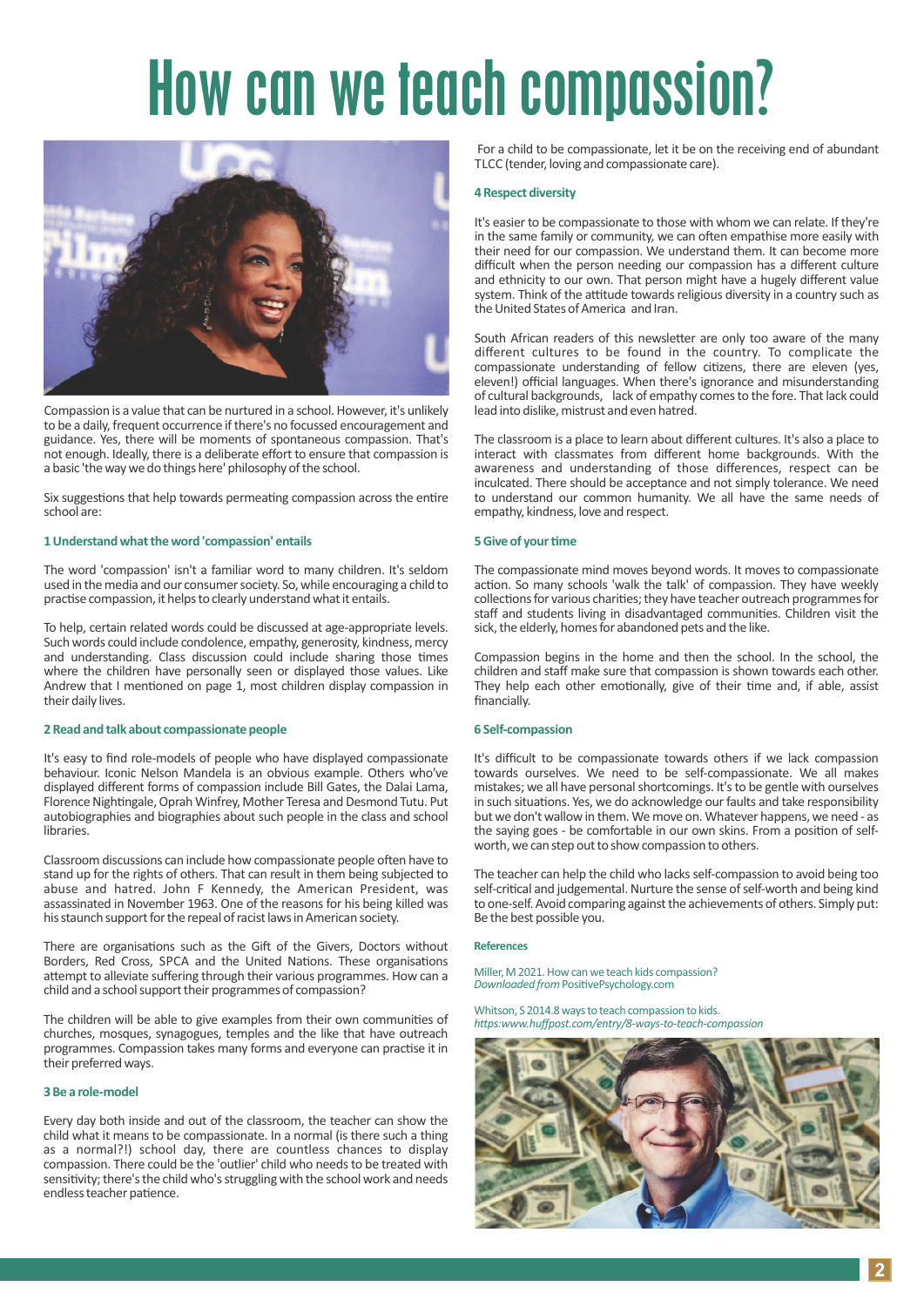# Discipline with compassion

A reality of school life is that there will be those who are neither compassionate nor want to adhere to an acceptable code of behaviour. There are those children and teachers who are bullies. There are the thieves. There are those who wantonly damage and destroy property. The list of misdemeanours is long.

A school that practices compassion is not soft on those who break rules. In fact, the school believes strongly that justice must be seen to be done. It must be done quickly and firmly.

Yet compassionate discipline administers justice markedly different to the traditional way of dealing with law breakers. Traditionally, those who break the law are punished. It's the 'eye for an eye' and 'tooth for a tooth' way. If you caused others to suffer, you need to suffer too. This type of justice is known as retributive justice. It's justice that insists on some form of 'pay back' which usually includes some form of public condemnation, humiliation and unpleasant punishment.

Compassionate discipline has a different approach. Yes, wrongs are to be corrected. Wrongs are not downplayed. However, achieving justice involves getting matters back to where they were prior to the transgression. This is described as restorative justice.

Imagine a bully who attacks another child and tears his shirt. In retributive justice, the bully might have detention and isolation from peers for a number of break times. Restorative justice, by contrast, would insist that the torn shirt is repaired or replaced. The bully

would be made to understand the emotional and physical harm caused to someone else. There would be an apology but not a grudging one. The apology is based on the true grasp of the pain caused. The bully and victim would be asked what can be done going forward.

No doubt the bully needs counselling on anger management. That would include the counsellor aiming to understand the bully's background and the root causes of the aggressive behaviour. There's a need by the counsellor to pinpoint the reasons for the bully's sense of personal inadequacies. Strategies would be put in place to help the child stop the need to bully others.

There are two broad ways that a perpetrator responds when confronted about unacceptable behaviour. The first way is a **sense of shame**. The perpetrator focuses inward and what others think of them. The person has a sense of being inadequate and flawed. The person becomes anxious and avoids the gaze of others so as to hide the shame.

The second response is a **sense of guilt**. Here the perpetrator accepts that a wrong has been committed. There's a feeling of wanting to repair it, to reach out to the person who has been hurt. Unlike shame which retreats and avoids contact with others, guilt reaches out to try and mend the situation.

**Retributive vs Restorative justice** (adapted: Gilbert 2013: 241)

| <b>Retributive justice</b><br>(shame-focused)                                                                                                                                | <b>Restorative justice</b><br>(guilt-focused)                                                                                                                       |
|------------------------------------------------------------------------------------------------------------------------------------------------------------------------------|---------------------------------------------------------------------------------------------------------------------------------------------------------------------|
| The victim feels this towards the perpetrator:<br>Anger<br><b>Blaming</b>                                                                                                    | The victim feels this towards the perpetrator:<br>Complex emotions of anger, fear, sadness and vulnerability<br>$\bullet$<br>Making clear that pain has been caused |
| Condemning<br>Punishing<br>$\bullet$<br>Retaliation<br>$\bullet$<br>Retribution<br>$\bullet$<br>Vengeance<br>$\bullet$                                                       | Needing to understand<br>Non-retaliatory<br>$\bullet$<br>Possibility of forgiveness<br>$\bullet$                                                                    |
| The perpetrator responds in defensive, self-focused and threat-<br>linked ways by being:                                                                                     | The perpetrator is more open and other-focused:<br>Empathic awareness of harm done<br>Guilt for one's behaviour                                                     |
| Anxious, depressed and fearful<br>$\bullet$<br>Feigning regret as socially expected<br>$\bullet$<br>Other-blaming, aggressive and defiant<br>Punishment-focused<br>$\bullet$ | <b>Repairing</b><br>Sorry, regret<br>Taking responsibility<br>$\bullet$                                                                                             |



A challenge for the teacher and the school leadership team is to get children to 'own up' if they've done something wrong. If the school applies compassionate discipline imbued with restorative justice, the truth is likely to come to the fore. There is no fear of punitive painful punishment for being honest.

#### **Reference**

Gilbert, P 2013. *The compassionate mind*. London: Robinson.